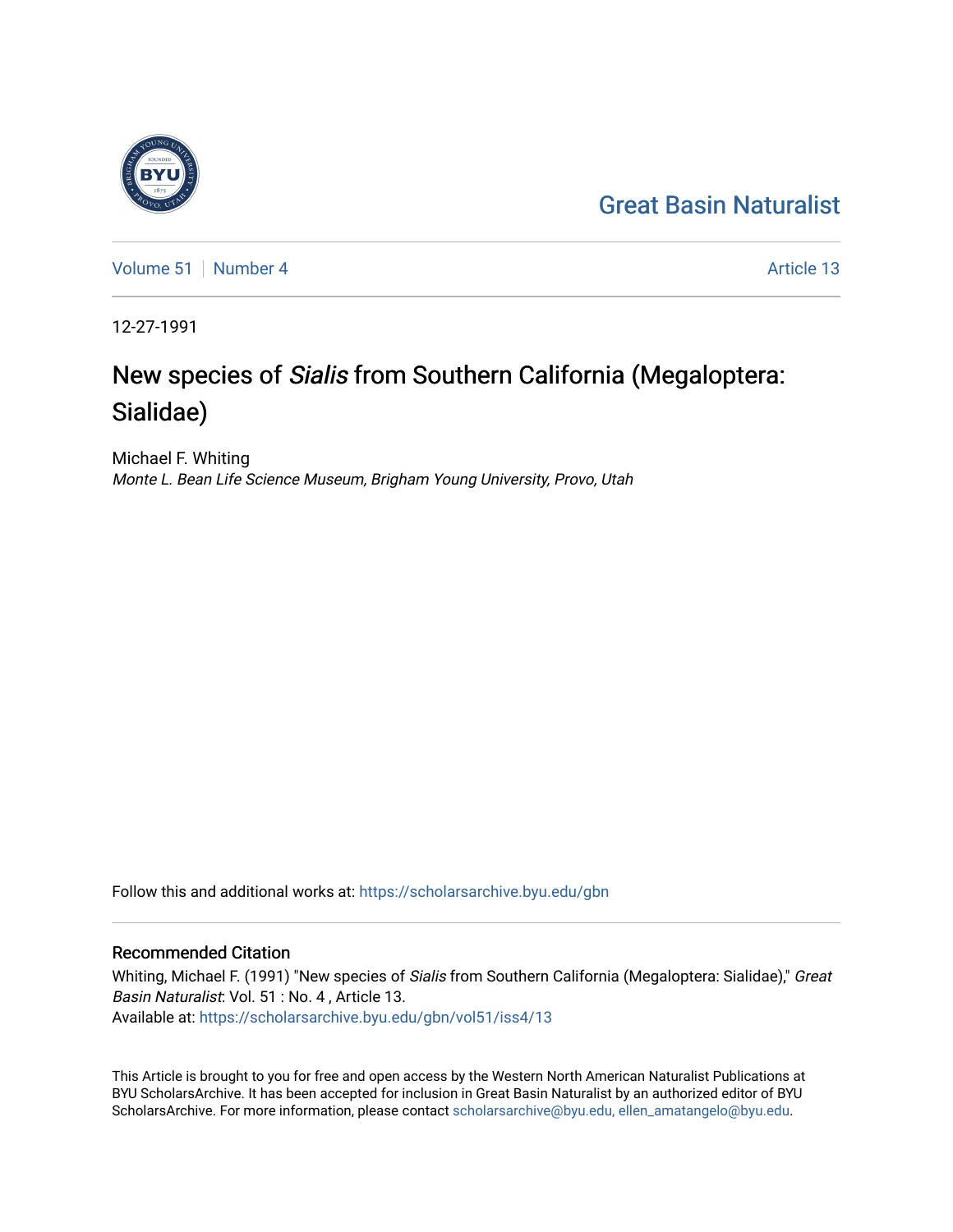Great Basin Naturalist 51(4), 1991, pp. 411-413

### NEW SPECIES OF *SIALIS* FROM SOUTHERN CALIFORNIA (MEGALOPTERA: SIALIDAE)

#### Michael F. Whiting<sup>1</sup>

*AllSTRACT.-Sialis bilobata* is described as a new species ofthe alderfly family Sialidae from Los Angeles County, California. A brief description ofthe species, illustrations, and diagnosis that compares it with *Sialis arvalis* Ross are provided.

*Key words:* Sialis, *Sialidae, Megaloptera, Neuroptera, alderflies, aquatic insects.*

Alderflies are relatively rare semiaquatic insects found as adults along the margins of streams and lakes. Currently all alderflies in North America are placed in the genus *Sialis.* There have been 23 species of*Sialis* described. from North America (Ross 1937, Townsend 1939, Flint 1964). During a study of phylogenetic relationships of the North American alderflies, I found an undescribed species among material loaned from Southern California. This new species is very interesting because it helps unravel the phylogenetic history of the Callfornica species group in western North America.

#### **DIAGNOSIS**

*Sialis bilobata* is most closely related to S. *arvalis* Ross and has been identified as such by previous workers. The terminal plate of S. *bilobata* swells apically to produce two large bulbous lobes that diverge laterally, whereas in S. *arvalis*, the apical portion of the terminal plate is only slightly swollen, and the small bulbs do not diverge but are contiguous mesally. From a lateral aspect (Fig. 1), the apical portion of the terminal plate in S. bilo*bata* is more than twice as wide as the basal portion where swelling begins; in S. *arvalis* it is only slightly wider than the basal region. The genital plate in the two species is similar in shape, but in S. *bilobata* it is twice as large as in S. *arvalis.* In S. *bilobata* the plate is 0.144~0.154 mm in length; in S. *arvalis* it is 0.060-0.077 mm in length.

*Sialis bilobata* is distributed along the southern Pacific Coast and is known only from Ventura and Los Angeles counties in California. S. *arvalis* is distributed along the Pacific Coast from Douglas Co., Oregon, south to Santa Barbara Co., California.

#### *Sialis bilobata,* n. sp.

MALE.—Body length 10.5-12.0 mm; wing length 9.2-10.0 mm. Head, body, and appendages black except: raised lines and dots on head and narrow ring around eye, yellowish; vertex clothed with abundant short setae; legs shading to brown; wings dark brown, slightly lighter towards apex. Sternum 9 narrow and bandlike, with sparse, short setae (Fig. 2). Lateral plates triangular, with middle portions closely appressed on meson. Genital plate small, quadrate, heavily sclerotized, and bearing short setae. Genital plate with a pair of short, closely appressed genital hooks attached basally which taper to a fine point. Genital plate basally attached to a clear, saclike membrane; membrane fused to ventral surface of terminal plate. Terminal plate U~shaped with apical margins swollen into two bulbous lobes diverging laterally (Fig. 2). From lateral aspect, these bulbs protrude caudally further than any other genital structure. Tergum.9 heavily sclerotized with a large extruded dorsal hump bearing coarse setae.

FEMALE.-Body length 12-14 mm; wing length 10.0-11.3 mm. Color and general structure as in male. Sternum 7 heavily sclerotized

<sup>&</sup>lt;sup>1</sup>Monte L. Bean Life Science Museum, Brigham Young University, Provo, Utah 84602. Present address: Department of Entomology, Comstock Hall, Cornell University, Ithaca, New York 14853-0999.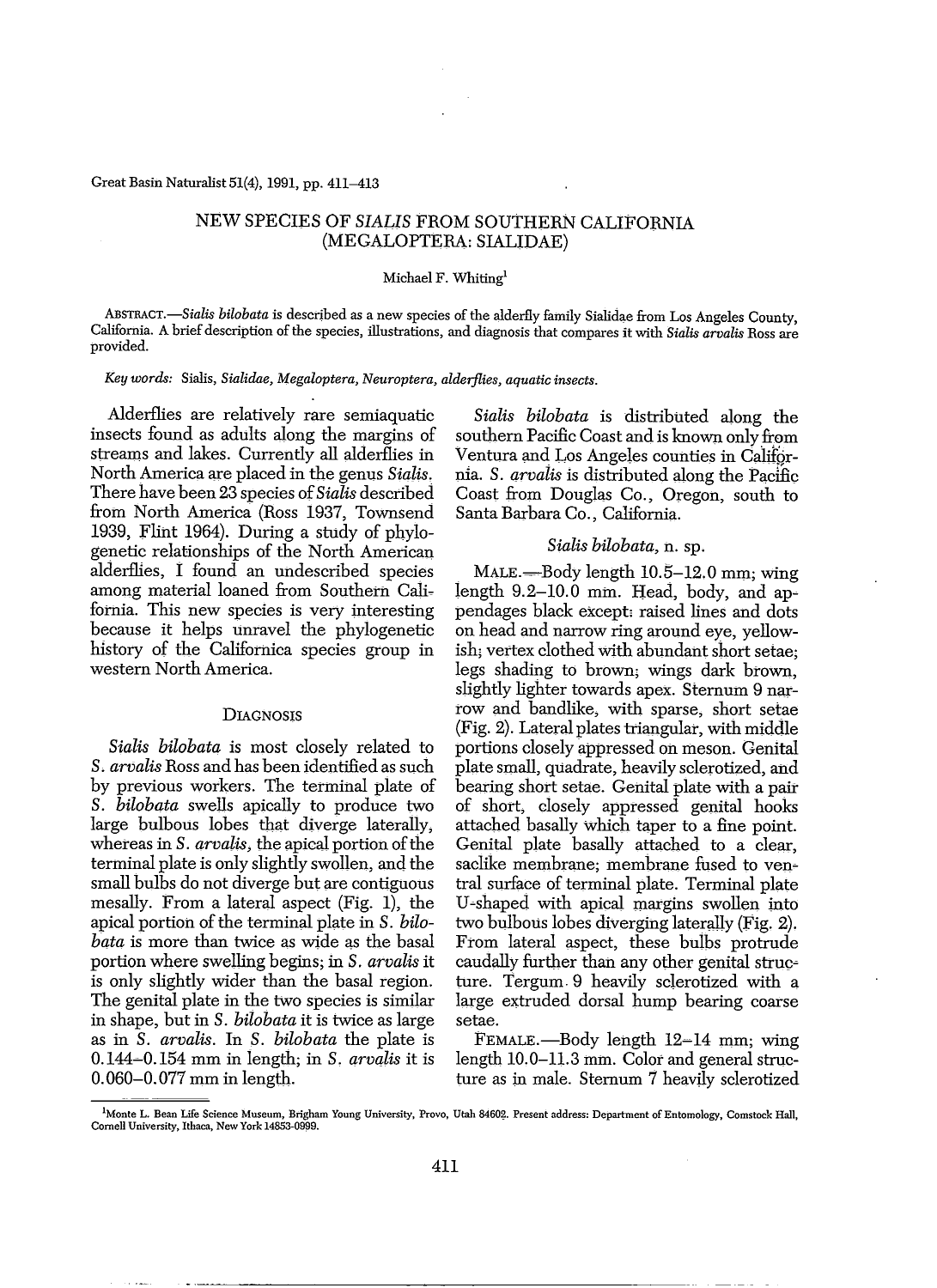

Figs. 1-3. Genitalia of *Sialis bilobata* n.sp.:1,  $\delta$  (lateral); 2,  $\delta$  (ventral); 3,  $\Omega$  (ventral).

and clothed with sparse setae (Fig. 3). Sternum 8 tilted, base depressed and. apex raised; mesal portion slightly depressed longitudinally and bearing a heavily sclerotized spine; setae only moderately long mesally but longer laterally. Apical portion of segment bears a small, round depression on meson. Sternum 9 membranous but fairly rigid, forming a wide V.

TYPE MATERIAL.-The male holotype was collected from Brents Mountain Crags, Los Angeles Co.; California, 20-V~1939; collector unknown; the female allotype is from Santa Ynez Canyon; Los Angeles Co., California, 30~III~57, V. A. Tucker. Paratypes are from the following localities: one male from Tapia Camp, Santa Monica Mountains, Los Angeles Co., California, 22-III-47, L. M. Martin; one male from Santa Ynez Canyon; Los Angeles Co., California, 30-III-57, V. A. Tucker; and one male from Ventura Co., Sespe Creek; 5 miles north of Fillmore, 1-IV-1981, R. W. Baumann & J. A. Stanger.

The holotype, allotype, and all paratypes *except* the Sespe Creek specimen are at the Los Angeles County Museum. The remaining paratype is in the Brigham Young University collection.

#### **DISCUSSION**

In Ross's taxonomic key to the Sialidae (1937), S. *bilobata* would come out in couplet 19b. with S. *arvalis,* but the two can be separated by the characters given above. According to the preliminary species groups

as described by Ross (1937), S. *bilobata* is in the Californica species group. Based on phylogenetic analysis of morphological characters, S. *bilobata* appears to be very closely related to S. *arvalis.* Indeed, only these two species share the character of a uniquely shaped genital plate resting on a saclike membrane. That the distributions of both species are along the Pacific Coast further indicates that these species diverged from a common ancestor.

Evans (1971) designated an allotype for S. *arvalis* from a female collected from California, Ventura Co., Los Pardes National Forest, Sespe Creek, Sespe Gorge Campground, Hwy 33, 3-VI-1968, E. D. Evans. Because this specimen was collected from a locality in which S. *bilobata* is known; it is probable that this allotype is a female S. *bilobata*. Because the females of these species are identical in appearance, no known morphological data can be used to support or refute this supposition. Nevertheless, based on the distinct distributional range of the species, it is suggested that the allotype designation for S. *arvalis* be withdrawn.

#### ACKNOWLEDGMENTS

1 thank Richard W. Baumann for helpful suggestions and Stephen L. Wood for reviewing early drafts of this manuscript. Thanks are also extended to Charlie Hogue at the Los Angeles County Museum for the loan of specimens and to Sun Yung Kim for making the illustrations.